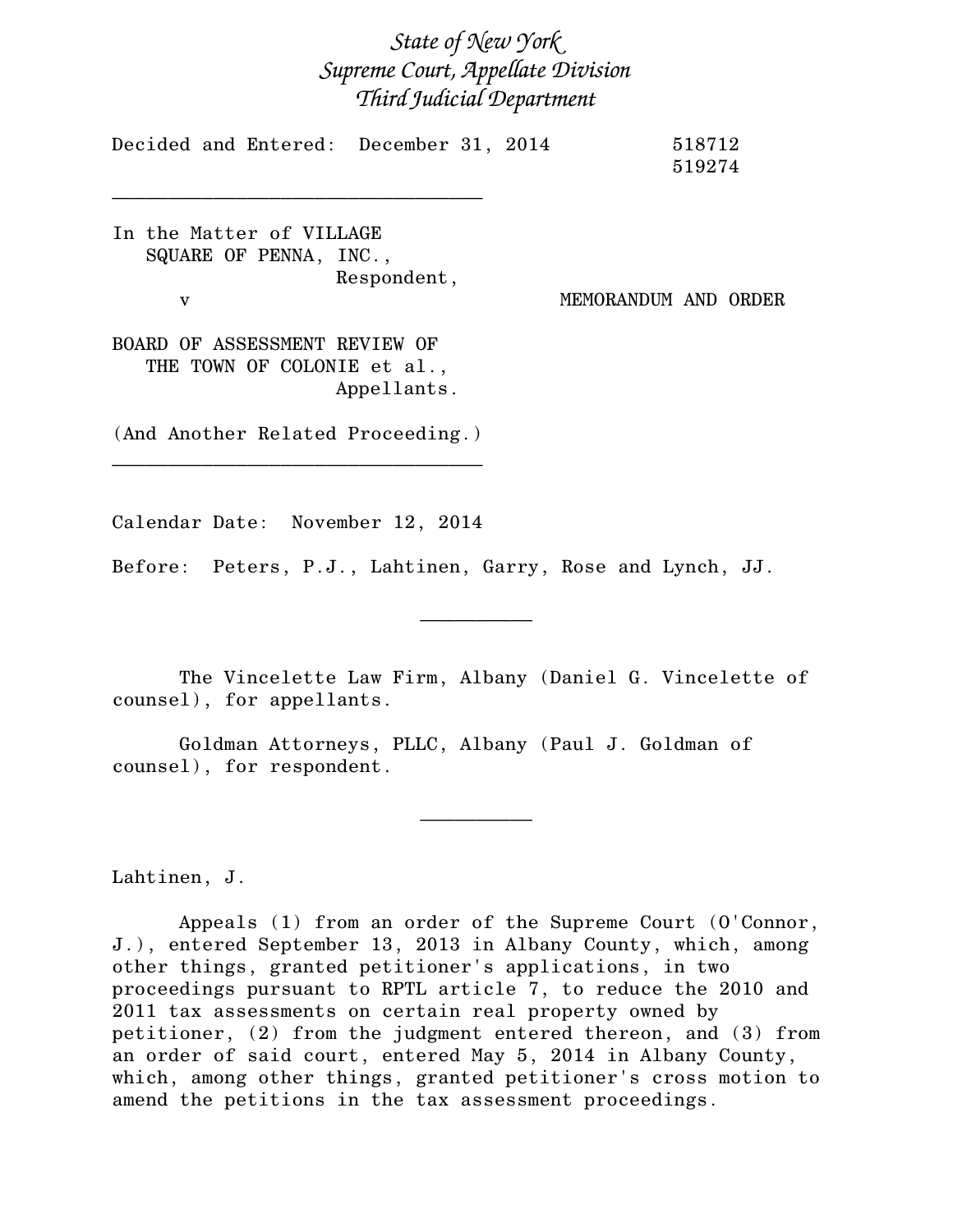| $-2-$ | 518712 |
|-------|--------|
|       | 519274 |

Petitioner is the owner of three parcels of real property in the Town of Colonie, Albany County, the largest of which is approximately 7.6 acres (hereinafter the subject property) and is improved by a hotel known as The Desmond. In 2010 and 2011, the subject property had an assessed value of \$16,000,000 (reflecting full market values of \$23,880,597 and \$23,703,703, respectively).<sup>1</sup> Petitioner commenced these RPTL article 7 proceedings seeking a reduction for 2010 to an assessed value of \$10,050,000 (market value \$15,000,000) and for 2011 to an assessed value of \$8,375,000 (market value \$12,407,407). Respondent North Colonie Central School District intervened and Supreme Court consolidated the proceedings for trial.

 At the ensuing nonjury trial, petitioner's appraiser, Erich Baum, testified that he used, among other things, the income capitalization approach to establish the value of the subject property, relying primarily on the actual financial performance and history of the hotel. He placed the full market value of the subject property at \$13,300,000 (assessed value \$8,911,000) for the 2010 tax year, and \$12,109,000 (assessed value \$8,173,575) for the 2011 tax year. Christopher Harland, respondents' appraiser, also concluded that the income capitalization approach was the better method; however, relying more heavily on market expectations and performance rather than the actual performance of the hotel, he assigned a higher fair market value of \$26,200,000 (assessed value \$17,554,000) for tax year 2010 and \$26,000,000 (assessed value \$17,550,000) for tax year 2011. Supreme Court found the testimony and appraisal of petitioner's expert to be more persuasive and adopted petitioner's valuation for both years.

Respondents thereafter moved to modify the ensuing judgment, contending that it was error to reduce the assessment of the subject property below the value that petitioner had sought in its applications for review by respondent Board of Assessment Review of the Town of Colonie or in its ensuing RPTL

The equalization rate was 67% for 2010 and 67.5% for 2011.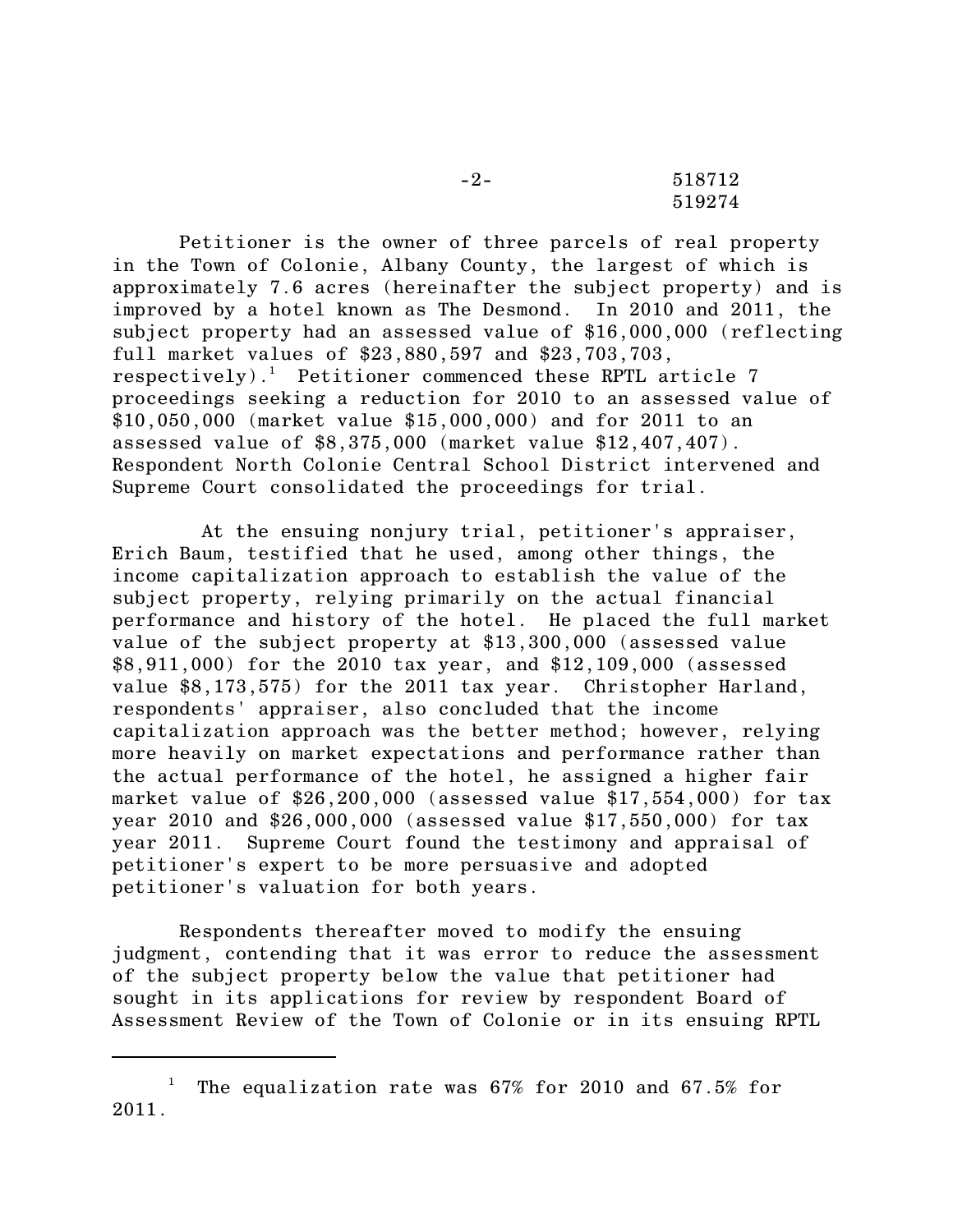-3- 518712 519274

article 7 petitions. Petitioner cross-moved to amend the petitions nunc pro tunc to conform to the proof adduced at trial. Supreme Court granted petitioner's cross motion and denied respondents' motion. Respondents appeal from the order and judgment reducing petitioner's assessments, as well as from the order denying their motion to modify the judgment.

It is undisputed that petitioner met its initial burden to rebut the presumptive validity of the tax assessments and, accordingly, Supreme Court was required to "weigh the entire record, including evidence of claimed deficiencies in the assessment, to determine whether petitioner has established by a preponderance of the evidence that its property has been overvalued" (Matter of FMC Corp.[Peroxygen Chems. Div.] v Unmack, 92 NY2d 179, 188 [1998]; see Matter of Gibson v Gleason, 20 AD3d 623, 626 [2005], lv denied 5 NY3d 713 [2005]). "Where, as here, conflicting expert evidence is presented, we defer to the trial court's resolution of credibility issues, and consider 'whether the court's determination of the fair market value of the subject property is supported by or against the weight of the evidence'" (Matter of Lowe's Home Ctrs, Inc. v Board of Assessment Review and/or Dept. of Assessment Review of Tompkins County, 106 AD3d 1306, 1307 [2013], quoting Matter of Northern Pines MHP, LLC v Board of Assessment Review of the Town of Milton, 72 AD3d 1314, 1316 [2010]). Under settled law with respect to income-producing property, "actual income is the best indicator of value" (Matter of Conifer Baldwinsville Assoc. v Town of Van Buren, 115 AD2d 325, 325 [1985], affd 68 NY2d 783 [1986]; see Matter of Mutual of Am. Life Ins. Co. v Tax Commn., 68 AD3d 586, 594 [2009]; Matter of North Country Hous. v Board of Assessment Review for Vil. of Potsdam, 298 AD2d 667, 668-669 [2002]).

Baum employed the income capitalization method to ascertain the present value of the property by calculating the return that investors would expect to get on their investment if they purchased this property, primarily utilizing the hotel's actual, historical income, occupancy rate and expenses – rather than placing reliance upon competitor hotels or market expectations. He explained that the hotel is a unique full-service hotel which, unlike its competitors, is not affiliated with a national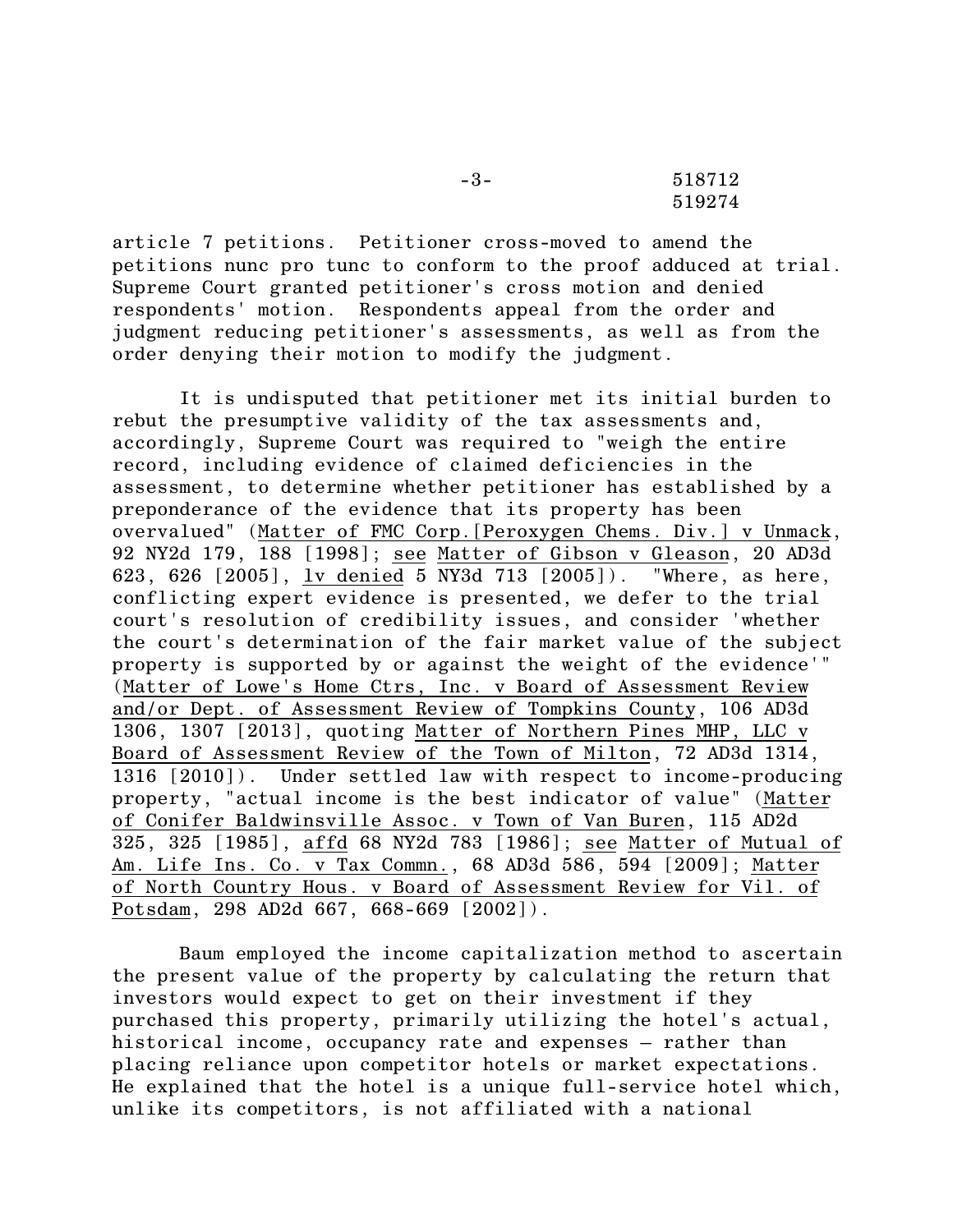-4- 518712 519274

franchise and derived a much greater percentage of its revenue from food and beverage sales; he accordingly opined that the actual performance of the hotel was the most important indicator of its expected profit and, thus, its present market value. From 2005 through 2010, despite good management and reduction of expenses, petitioner's actual cash flow per unit and revenue suffered a significant decline for several reasons, including new modern competition, lack of franchise or brand affiliation, the economic downturn and the condition of the hotel. It was not error for Supreme Court to credit, in valuing this property, Baum's substantiated opinion that projected higher market revenues – which petitioner's hotel never actually achieved – were not economically feasible or attainable for this property. Likewise, the court rationally rejected Harland's testimony and appraisal to the extent that it projected revenue far in excess of that historically attained by the hotel rather than relying on actual income figures.

Respondents' contention that Supreme Court failed to properly consider the substantial mortgage on the property is unavailing. "While a court in determining fair market value may consider evidence of loans advanced on property during or near a particular tax status date when reviewing an assessment proceeding, such evidence standing alone is not entitled to [the] 'greatest weight' because the reasons behind the terms and amount of the loan may be uncertain and unrelated to market values" (Farash v Smith, 59 NY2d 952, 955 [1983] [citations omitted]; see Matter of John Jay Coll. of Criminal Justice of the City Univ. of N.Y., 74 AD3d 460, 461 [2010], lv dismissed and denied 16 NY3d 889 [2011]; Matter of Lia v Town of Niskayuna, 300 AD2d 876, 877 [2002]; Matter of River House Co. v Assessor of City of Binghamton, 56 AD2d 980, 980 [1977], lv denied 42 NY2d 811 [1977]). The mortgage was collateralized by land, buildings, furniture and equipment, with a limited personal guarantee, and, under the prevailing circumstances, did not necessarily fairly reflect the value of the property.

We next turn to respondents' appeal from the May 2014 order, which, among other things, denied respondents' motion to modify the judgment to the extent that it valued the property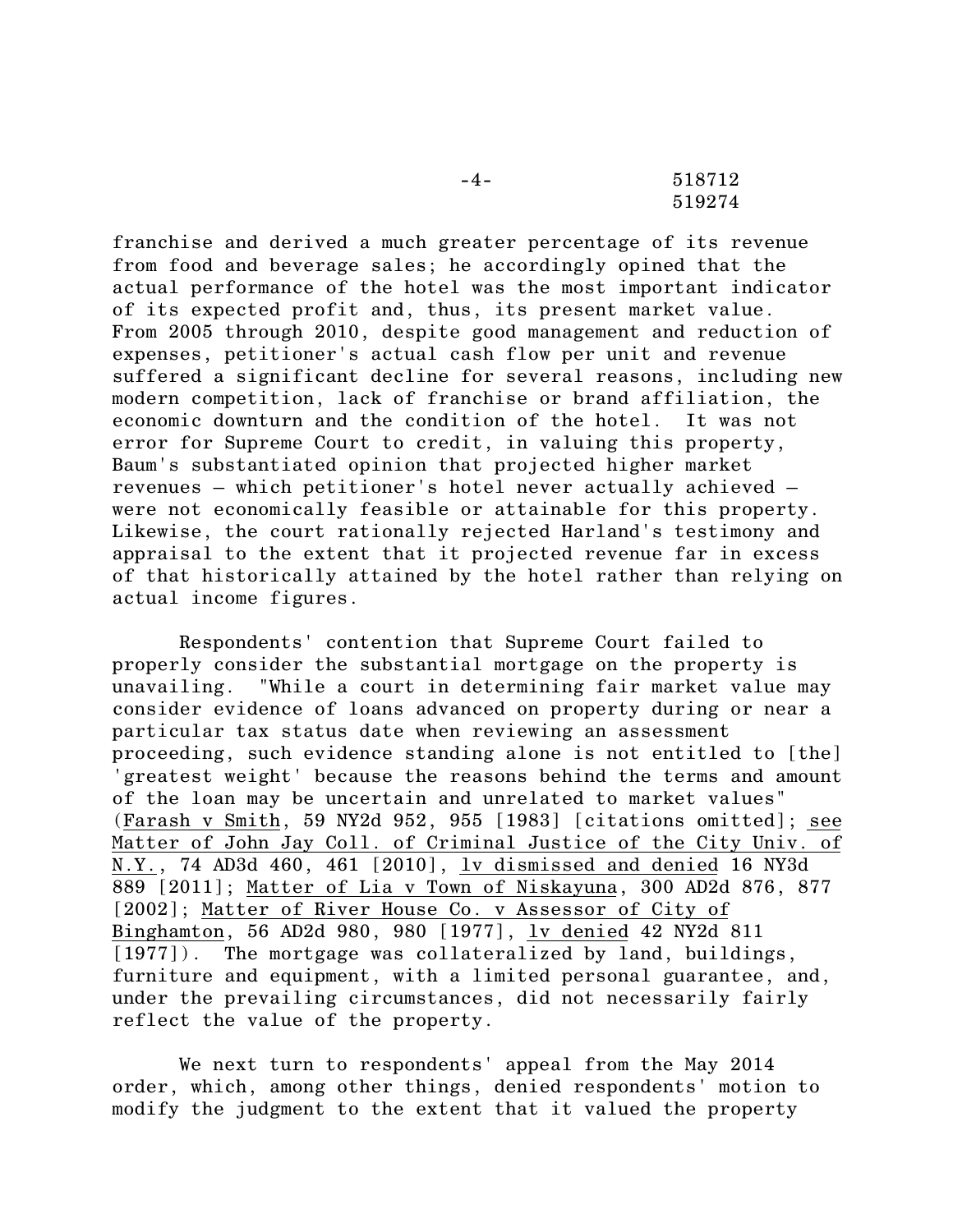-5- 518712 519274

below the amount requested in the RPTL article 7 petitions. Petitioner sought in its applications for Board review and its RPTL article 7 petitions to reduce the assessed value to \$10,050,000 for 2010 and \$8,375,000 for 2011. Supreme Court reduced the assessed values below those amounts to \$8,911,000 for 2010 and \$8,173,575 for 2011. We have previously stated that, "in areas outside New York City, RPTL 720 (1) (b) prohibits tax reductions beyond those requested in the petitions" (Matter of North Country Hous. v Board of Assessment Review for Vil. of Potsdam, 298 AD2d at 669). Two other Departments have similarly interpreted such statute (see Matter of Central Hudson Gas & Elec. Corp. v Assessor of Town of Newburgh, 73 AD3d 1046, 1050- 1051 [2d Dept 2010], lv dismissed 15 NY3d 865 [2010]; Matter of Radisson Community Assn. v Long, 3 AD3d 135, 138-140 [4th Dept 2003], lv dismissed 4 NY3d 870 [2005]), as well as trial courts (see e.g. Orange & Rockland Utils., Inc. v Assessor of the Town of Haverstraw, 7 Misc 3d 1017[A], 2005 NY Slip Op 50653[U] [Sup Ct, Rockland County 2005]). The relevant statutory language was amended in response to the holding in W.T. Grant Co. v Srogi (52 NY2d 496 [1981]), which had departed from the longstanding rule that relief beyond that requested in the petition could not be granted. The 1995 statutory amendment restored the original rule and the policy it reflected, which provided municipalities facing tax certiorari litigation a better measure for fiscal planning with a discernible range of expectant revenue as well as potential tax refund liability (see Assembly Sponsor's Mem of Support, Bill Jacket, L 1995, ch 693; see also W.T. Grant Co. v Srogi, 52 NY2d at 521 [dissenting opn]. We are unpersuaded by petitioner's argument that it should be permitted to essentially eviscerate this statutory provision via a motion to amend its pleadings made after there has been a trial and decision on the merits of the petitions.

Peters, P.J., Garry, Rose and Lynch, JJ., concur.